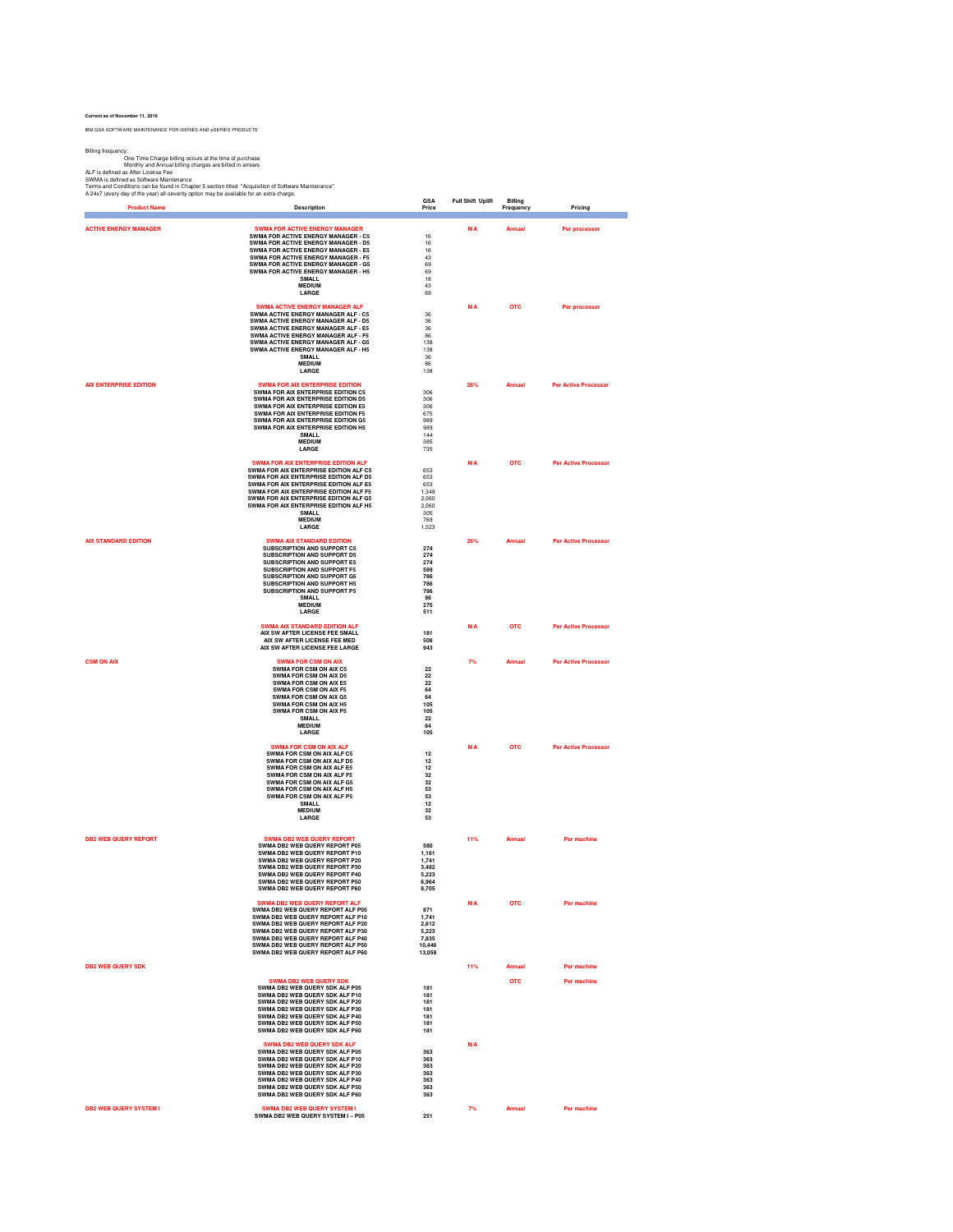|                                    | SWMA DB2 WEB QUERY SYSTEM I - P10<br>SWMA DB2 WEB QUERY SYSTEM I - P20<br>SWMA DB2 WEB QUERY SYSTEM I - P30<br>SWMA DB2 WEB QUERY SYSTEM I - P40<br>SWMA DB2 WEB QUERY SYSTEM I - P50<br>SWMA DB2 WEB QUERY SYSTEM I - P60                                                                                                         | 501<br>1,505<br>4,516<br>6,773<br>9,031<br>11,289                             |       |               |                             |
|------------------------------------|------------------------------------------------------------------------------------------------------------------------------------------------------------------------------------------------------------------------------------------------------------------------------------------------------------------------------------|-------------------------------------------------------------------------------|-------|---------------|-----------------------------|
| DIRECTOR VM CONTROL ENTERPRISE     | <b>SWMA FOR VM CONTROL ENTERPRISE</b><br>SWMA FOR VM CONTROL ENTERPRISE C5<br>SWMA FOR VM CONTROL ENTERPRISE D5<br>SWMA FOR VM CONTROL ENTERPRISE E5<br>SWMA FOR VM CONTROL ENTERPRISE F5<br>SWMA FOR VM CONTROL ENTERPRISE G5<br>SWMA FOR VM CONTROL ENTERPRISE H5<br><b>SMALL</b>                                                | 22<br>22<br>22<br>55<br>110<br>110                                            | N/A   | Annual        | Per processor               |
|                                    | <b>MEDIUM</b><br>LARGE                                                                                                                                                                                                                                                                                                             | 22<br>55<br>110                                                               |       |               |                             |
|                                    | SWMA FOR VM CONTROL ENTERPRISE ALF<br>SWMA FOR VM CONTROL ENTERPRISE ALF C5<br>SWMA FOR VM CONTROL ENTERPRISE ALF D5<br>SWMA FOR VM CONTROL ENTERPRISE ALF E5<br>SWMA FOR VM CONTROL ENTERPRISE ALF F5<br>SWMA FOR VM CONTROL ENTERPRISE ALF G5<br>SWMA FOR VM CONTROL ENTERPRISE ALF H5<br><b>SMALL</b><br><b>MEDIUM</b><br>LARGE | 44<br>44<br>44<br>110<br>220<br>220<br>44<br>110<br>220                       | N/A   | <b>OTC</b>    | Per processor               |
| <b>ESSL</b>                        | <b>SWMA FOR ESSL</b><br><b>SWMA FOR ESSL C5</b><br>SWMA FOR ESSL D5<br>SWMA FOR ESSL E5<br>SWMA FOR ESSL F5<br>SWMA FOR ESSL G5<br>SWMA FOR ESSL H5<br>SWMA FOR ESSL P5<br><b>SMALL</b><br><b>MEDIUM</b>                                                                                                                           | 36<br>36<br>36<br>102<br>102<br>168<br>168<br>36<br>102                       | 6.81% | <b>Annual</b> | <b>Per Active Processor</b> |
|                                    | LARGE<br><b>SWMA FOR ESSL ALF</b><br>SWMA FOR ESSL ALF C5<br>SWMA FOR ESSL ALF D5<br><b>SWMA FOR ESSL ALF E5</b><br>SWMA FOR ESSL ALF F5<br>SWMA FOR ESSL ALF G5<br>SWMA FOR ESSL ALF H5<br>SWMA FOR ESSL ALF P5<br><b>SMALL</b><br><b>MEDIUM</b><br>LARGE                                                                         | 168<br>18<br>18<br>51<br>51<br>84<br>84<br>84<br>18<br>51<br>84               | N/A   | OTC.          | <b>Per Active Processor</b> |
| <b>FASTConnect</b>                 | <b>SWMA FOR FASTCONNECT</b><br><b>SWMA FOR FASTCONNECT C5</b><br><b>SWMA FOR FASTCONNECT D5</b><br><b>SWMA FOR FASTCONNECT E5</b><br><b>SWMA FOR FASTCONNECT F5</b><br>SWMA FOR FASTCONNECT G5<br>SWMA FOR FASTCONNECT H5<br><b>SWMA FOR FASTCONNECT P5</b><br><b>SMALL</b><br><b>MEDIUM</b><br>LARGE                              | 272<br>272<br>272<br>272<br>272<br>272<br>272<br>272<br>272<br>272            | 6.81% | Annual        | Per machine                 |
| <b>GPFS CLIENT</b>                 | <b>SWMA FOR GPFS CLIENT</b><br><b>SWMA FOR GPFS CLIENT C5</b><br>SWMA FOR GPFS CLIENT D5<br><b>SWMA FOR GPFS CLIENT E5</b><br><b>SWMA FOR GPFS CLIENT F5</b><br>SWMA FOR GPFS CLIENT G5<br>SWMA FOR GPFS CLIENT H5<br>SWMA FOR GPFS CLIENT SMALL<br>SWMA FOR GPFS CLIENT MED<br>SWMA FOR GPFS CLIENT LARGE                         | 3<br>3<br>3<br>3<br>3<br>5<br>3<br>3<br>5                                     | 7.20% | <b>Annual</b> | Per processor               |
|                                    | <b>SWMA FOR GPFS CLIENT ALF</b><br>SWMA FOR GPFS CLIENT ALF C5<br>SWMA FOR GPFS CLIENT ALF D5<br>SWMA FOR GPFS CLIENT ALF E5<br>SWMA FOR GPFS CLIENT ALF F5<br>SWMA FOR GPFS CLIENT ALF G5<br>SWMA FOR GPFS CLIENT ALF H5<br>SWMA FOR GPFS CLIENT ALF SMALL<br>SWMA FOR GPFS CLIENT ALF MED<br>SWMA FOR GPFS CLIENT ALF LARGE      | 5<br>5<br>5<br>5<br>5<br>6<br>5<br>5<br>6                                     | N/A   | <b>OTC</b>    | Per processor               |
| <b>GPFS SERVER</b>                 | <b>SWMA FOR GPFS SERVER</b><br>SWMA FOR GPFS SERVER C5<br>SWMA FOR GPFS SERVER D5<br>SWMA FOR GPFS SERVER E5<br>SWMA FOR GPFS SERVER F5<br>SWMA FOR GPFS SERVER G5<br>SWMA FOR GPFS SERVER H5<br><b>SMALL</b><br><b>MEDIUM</b><br>LARGE                                                                                            | 227<br>227<br>227<br>227<br>227<br>340<br>227<br>227<br>340                   | 7.20% | Annual        | Per processor               |
|                                    | <b>SWMA FOR GPFS SERVER ALF</b><br>SWMA FOR GPFS SERVER ALF C5<br>SWMA FOR GPFS SERVER ALF D5<br>SWMA FOR GPFS SERVER ALF E5<br>SWMA FOR GPFS SERVER ALF F5<br>SWMA FOR GPFS SERVER ALF G5<br>SWMA FOR GPFS SERVER ALF H5<br><b>SMALL</b><br><b>MEDIUM</b><br>LARGE                                                                | 340<br>340<br>340<br>340<br>340<br>511<br>340<br>340<br>511                   | N/A   | <b>OTC</b>    | Per processor               |
| <b>SWMA POWERHA SYSMIR AIX ENT</b> | <b>SWMA POWERHA SYSMIR AIX ENT</b><br><b>SWMA POWERHA SYSMIR AIX ENT C5</b><br>SWMA POWERHA SYSMIR AIX ENT D5<br>SWMA POWERHA SYSMIR AIX ENT E5<br>SWMA POWERHA SYSMIR AIX ENT F5<br>SWMA POWERHA SYSMIR AIX ENT G5<br>SWMA POWERHA SYSMIR AIX ENT H5<br>SMALL.<br><b>MEDIUM</b><br>LARGE                                          | 472<br>472<br>472<br>725<br>943<br>943<br>472<br>725<br>943                   | 7%    | Annual        | Per processor               |
|                                    | <b>SWMA POWERHA SYSMIR AIX ENTALF</b><br>SWMA POWERHA SYSMIR AIX ENT ALF C5<br>SWMA POWERHA SYSMIR AIX ENT ALF D5<br>SWMA POWERHA SYSMIR AIX ENT ALF E5<br>SWMA POWERHA SYSMIR AIX ENT ALF F5<br>SWMA POWERHA SYSMIR AIX ENT ALF G5<br>SWMA POWERHA SYSMIR AIX ENT ALF H5<br><b>SMALL</b><br><b>MEDIUM</b><br>LARGE                | 1,415<br>1,415<br>1,415<br>2,176<br>2,829<br>2,829<br>1,415<br>2,176<br>2,829 | N/A   | <b>OTC</b>    | Per processor               |
| <b>HAS FOR I5/OS</b>               | <b>SWMA FOR HAS FOR 15/OS</b><br>SWMA FOR HAS FOR 15/OS - P05<br>SWMA FOR HAS FOR 15/OS - P10<br>SWMA FOR HAS FOR I5/OS - P20<br>SWMA FOR HAS FOR 15/OS - P30<br>SWMA FOR HAS FOR 15/OS - P40<br>SWMA FOR HAS FOR I5/OS - P50                                                                                                      | 503<br>503<br>503<br>503<br>503<br>503                                        | 7%    | Annual        | Per active processor        |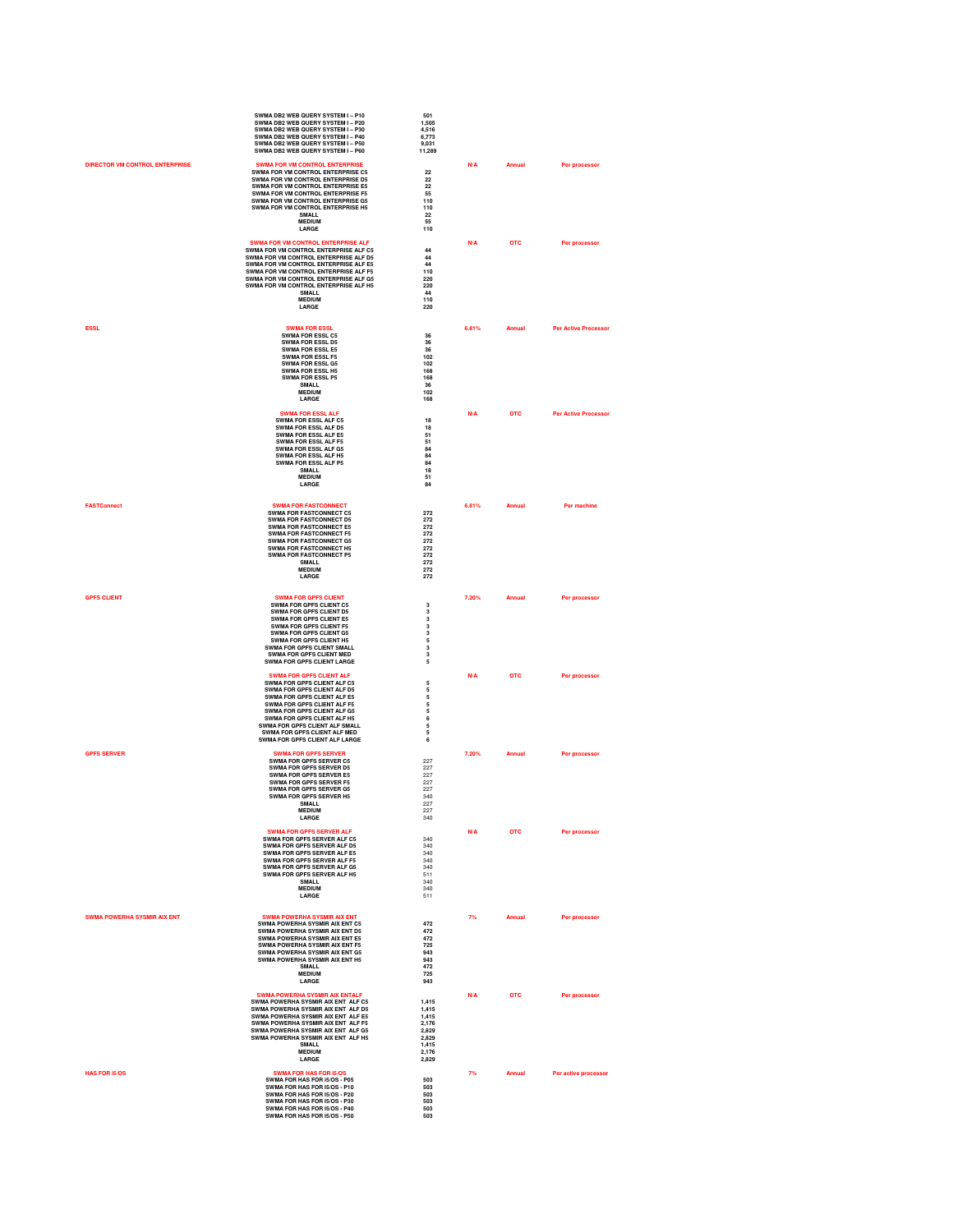|                                    | SWMA FOR HAS FOR 15/OS - P60                                                                                                                                                                                                                                                                                                                                 | 503                                                                           |       |               |                             |
|------------------------------------|--------------------------------------------------------------------------------------------------------------------------------------------------------------------------------------------------------------------------------------------------------------------------------------------------------------------------------------------------------------|-------------------------------------------------------------------------------|-------|---------------|-----------------------------|
|                                    | <b>SWMA FOR HAS FOR 15/OS ALF</b><br>SWMA FOR HAS FOR 15/OS ALF - P05<br>SWMA FOR HAS FOR 15/OS ALF - P10<br>SWMA FOR HAS FOR 15/OS ALF - P20<br>SWMA FOR HAS FOR 15/OS ALF - P30<br>SWMA FOR HAS FOR 15/OS ALF - P40<br>SWMA FOR HAS FOR 15/OS ALF - P50<br>SWMA FOR HAS FOR I5/OS ALF - P60                                                                | 1.006<br>1,006<br>1,006<br>1,006<br>1,006<br>1,006<br>1,006                   | N/A   | <b>OTC</b>    | Per active processor        |
| <b>SWMA POWERHA SYSMIR AIX STD</b> | <b>SWMA POWERHA SYSMIR AIX STD</b><br>SWMA POWERHA SYSMIR AIX STD C5<br>SWMA POWERHA SYSMIR AIX STD D5<br>SWMA POWERHA SYSMIR AIX STD E5<br>SWMA POWERHA SYSMIR AIX STD F5<br>SWMA POWERHA SYSMIR AIX STD G5<br>SWMA POWERHA SYSMIR AIX STD H5<br><b>SMALL</b><br>MEDIUM<br>LARGE                                                                            | 363<br>363<br>363<br>508<br>653<br>653<br>363<br>508<br>653                   | 7%    | <b>Annual</b> | Per processor               |
| SWMA POWERHA SYSMIR AIX STDALF     | <b>SWMA POWERHA SYSMIR AIX STDALF</b><br>SWMA POWERHA SYSMIR AIX STD ALF C5<br>SWMA POWERHA SYSMIR AIX STD ALF D5<br>SWMA POWERHA SYSMIR AIX STD ALF E5<br>SWMA POWERHA SYSMIR AIX STD ALF F5<br>SWMA POWERHA SYSMIR AIX STD ALF G5<br>SWMA POWERHA SYSMIR AIX STD ALF H5<br>SMALL<br><b>MEDIUM</b><br>LARGE                                                 | 1.088<br>1.088<br>1,088<br>1.523<br>1.959<br>1.959<br>1,088<br>1,523<br>1,959 | N/A   | <b>OTC</b>    | Per processor               |
| <b>SWMA for IBM I</b>              | <b>SWMA for IBM I</b><br>SWMA FOR IBM I P05<br>SWMA FOR IBM I P10<br>SWMA FOR IBM I P20<br>SWMA FOR IBM I P30<br>SWMA FOR IBM I P40<br>SWMA FOR IBM I P50<br>SWMA FOR IBM I P60                                                                                                                                                                              | 1,022<br>2,751<br>3,615<br>5,501<br>5,501<br>5,501<br>5,501                   | 10%   | Annual        | <b>Per Active Processor</b> |
|                                    | <b>SWMA FOR IBM ISERIES ALF</b><br>SWMA FOR IBM I ALF P05<br>SWMA FOR IBM I ALF P10<br>SWMA FOR IBM I ALF P20<br>SWMA FOR IBM I ALF P30<br>SWMA FOR IBM I ALF P40<br>SWMA FOR IBM I ALF P50<br>SWMA FOR IBM I ALF P60                                                                                                                                        | 2,043<br>5,501<br>7,230<br>11,003<br>11,003<br>11,003<br>11,003               | N/A   | <b>OTC</b>    | <b>Per Active Processor</b> |
| <b>LOADLEVELER</b>                 | <b>SWMA FOR LOADLEVELER</b><br>SWMA for LOADLEVELER C5<br>SWMA for LOADLEVELER D5<br>SWMA for LOADLEVELER E5<br><b>SWMA for LOADLEVELER F5</b><br>SWMA for LOADLEVELER G5<br>SWMA for LOADLEVELER H5<br>SWMA for LOADLEVELER P5<br>SWMA for LOADLEVELER SMALL<br>SWMA for LOADLEVELER MED<br>SWMA for LOADLEVELER LARGE                                      | 22<br>22<br>22<br>22<br>22<br>22<br>22<br>22<br>22<br>22                      | 6.81% | <b>OTC</b>    | Per active processor        |
|                                    | <b>SWMA FOR LOADLEVELER ALF</b><br>SWMA for LOADLEVELER ALF C5<br>SWMA for LOADLEVELER ALF D5<br>SWMA for LOADLEVELER ALF E5<br>SWMA for LOADLEVELER ALF F5<br>SWMA for LOADLEVELER ALF G5<br>SWMA for LOADLEVELER ALF H5<br>SWMA for LOADLEVELER ALF P5<br>SWMA for LOADLEVELER ALF SMALL<br>SWMA for LOADLEVELER ALF MED<br>SWMA for LOADLEVELER ALF LARGE | 11<br>11<br>11<br>11<br>11<br>11<br>11<br>11<br>11<br>11                      | N/A   | <b>OTC</b>    | Per active processor        |
| <b>OS/400 AND I5/OS</b>            | SWMA FOR OS/400 AND 15/OS SUBSCRIPTION<br>SUBSCRIPTION P05<br>SUBSCRIPTION P10<br>SUBSCRIPTION P20<br>SUBSCRIPTION P30<br><b>SUBSCRIPTION P40</b><br><b>SUBSCRIPTION P50</b><br><b>SUBSCRIPTION P60</b>                                                                                                                                                      | 589<br>1.965<br>6,877<br>16,111<br>27,261<br>36,348<br>45,425                 | 35%   | Annual        | Per processor               |
|                                    | OS/400 AND I5/OS SUPPORT<br>SUPPORT_P05<br>SUPPORT_P10<br>SUPPORT_P20<br>SUPPORT_P30<br>SUPPORT_P40<br>SUPPORT_P50<br>SUPPORT_P60                                                                                                                                                                                                                            | 354<br>1,210<br>1,965<br>4,000<br>5,965<br>7,419<br>9,568                     | N/A   | Annual        | Per processor               |
|                                    | <b>SWMA for IBM i ALF</b><br>SWMA_After_Lic_Fee_iSeries_P05<br>SWMA_After_Lic_Fee_iSeries_P10<br>SWMA_After_Lic_Fee_iSeries_P20<br>SWMA_After_Lic_Fee_iSeries_P30<br>SWMA After Lic Fee iSeries P40<br>SWMA After Lic Fee iSeries P50<br>SWMA_After_Lic_Fee_iSeries_P60                                                                                      | 907<br>3,022<br>10,578<br>24,782<br>41.931<br>55,909<br>69,897                | N/A   | <b>OTC</b>    | Per processor               |
| <b>PARELLEL ENVIRONMENT (PE)</b>   | <b>SWMA FOR PARELLEL ENVIRONMENT</b><br>SWMA for PF C5<br>SWMA for PE D5<br>SWMA for PE E5<br>SWMA for PE F5<br>SWMA for PE G5<br>SWMA for PE H5<br>SWMA for PE P5<br><b>SMALL</b><br><b>MEDIUM</b><br>LARGE                                                                                                                                                 | 24<br>24<br>24<br>24<br>24<br>24<br>24<br>24<br>24<br>24                      | 6.81% | Annual        | Per active processor        |
|                                    | <b>SWMA FOR PARELLEL ENVIRONMENT ALF</b><br>SWMA for PE ALF C5<br>SWMA for PE ALF D5<br>SWMA for PE ALF E5<br>SWMA for PE ALF F5<br>SWMA for PE ALF G5<br>SWMA for PE ALF H5<br>SWMA for PE ALF P5<br><b>SMALL</b><br><b>MEDIUM</b><br>LARGE                                                                                                                 | $12$<br>$12$<br>$12$<br>$12$<br>$12$<br>$12$<br>12<br>12<br>12<br>12          | N/A   | <b>OTC</b>    | Per active processor        |
| <b>PESSL ON AIX</b>                | SWMA PESSL ON AIX<br>SWMA for PESSL on AIX C5<br>SWMA for PESSL on AIX D5<br>SWMA for PESSL on AIX E5<br>SWMA for PESSL on AIX F5<br>SWMA for PESSL on AIX G5<br>SWMA for PESSL on AIX H5<br>SWMA for PESSL on AIX P5<br><b>SMALL</b><br><b>MEDIUM</b><br>LARGE                                                                                              | 17<br>17<br>17<br>17<br>17<br>17<br>17<br>17<br>17<br>17                      | 6.81% | Annual        | Per active processor        |
|                                    | <b>SWMA FOR PESSL ALF</b>                                                                                                                                                                                                                                                                                                                                    |                                                                               | N/A   | <b>OTC</b>    | Per active processor        |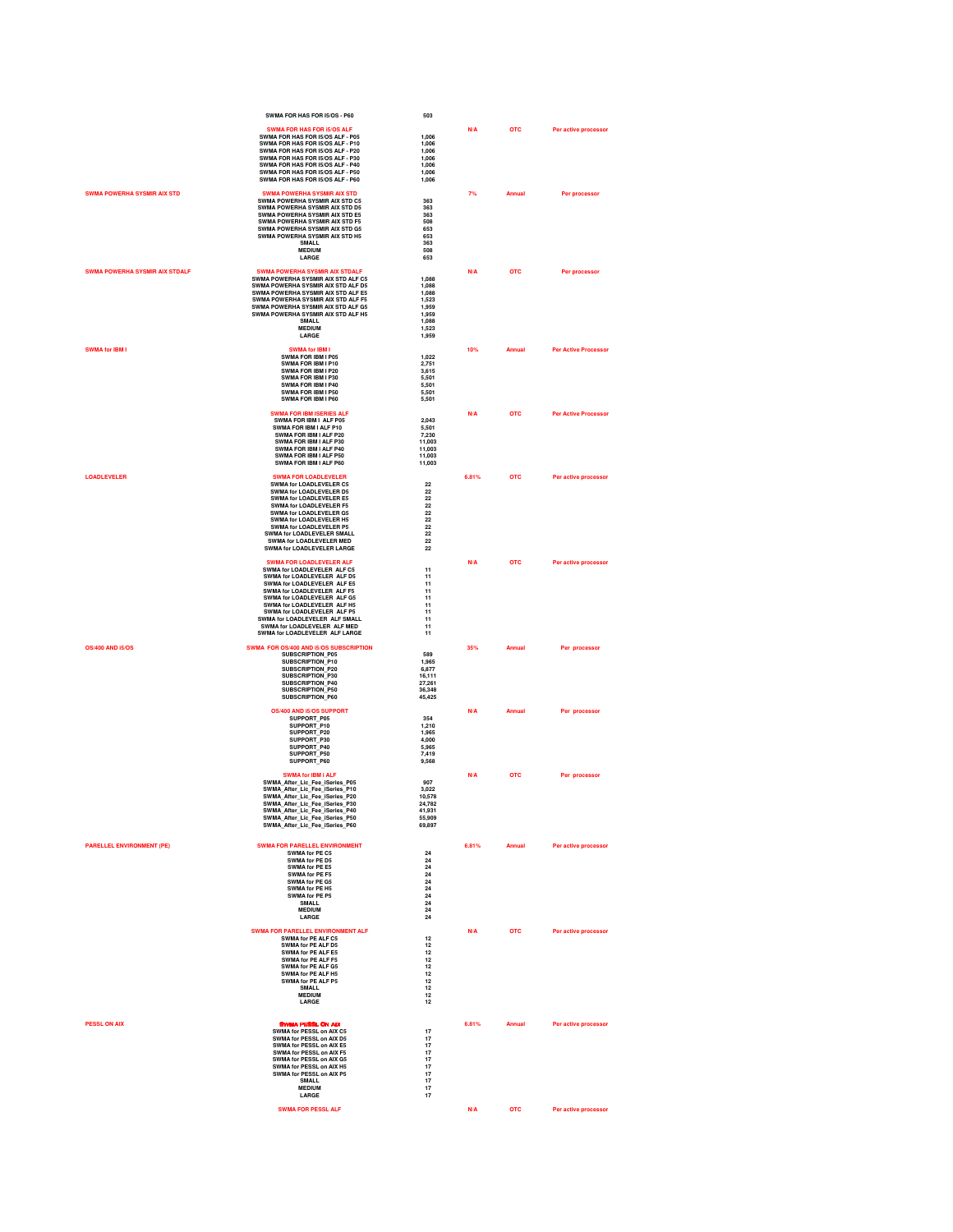| <b>AIXLINK</b><br>PERFORMANCE TOOLBOX<br>POWER HA SYSTEM MIRROR FOR | <b>AIXLINK</b><br><b>AIXLINK</b><br><b>AIXLINK ALF</b><br>PERFORMANCE TOOLBOX 1YR MAINT<br>PERF TB P/SVR INS SWMA1YRNWL<br>PERF TB P/SVR INS SWMA1YRALIC<br>SWMA FOR POWER HA SYSTEM MIRROR FOR I STD. ED. | 363<br>181<br>997<br>498 | 6.81%<br>6.81%<br>7% | <b>Annual</b><br>Annual | Per machine<br>Per processor |
|---------------------------------------------------------------------|------------------------------------------------------------------------------------------------------------------------------------------------------------------------------------------------------------|--------------------------|----------------------|-------------------------|------------------------------|
|                                                                     |                                                                                                                                                                                                            |                          |                      |                         |                              |
|                                                                     |                                                                                                                                                                                                            |                          |                      |                         |                              |
| MCP - 7310, 7315 and 7040, 7042 (Prime Shift)                       |                                                                                                                                                                                                            |                          |                      | <b>Annual</b>           | Per machine                  |
|                                                                     | <b>MCP SUPPORT</b><br>MCP REMOTE SUPPORT HMC 1 YR - 7310, 7315,7040,7042                                                                                                                                   | 157<br>196               | N/A                  | <b>Annual</b>           | Per machine                  |
| <b>MCP - 7036/P16 Only</b>                                          | LARGE<br>MCP REMOTE SUPPORT - 7036/P16 Only                                                                                                                                                                | 136                      | N/A                  | Annual                  | <b>Per machine</b>           |
|                                                                     | <b>SMALL</b><br><b>MEDIUM</b>                                                                                                                                                                              | 46<br>91                 |                      |                         |                              |
|                                                                     | SWMA FOR WPM ALF- H5<br>SWMA FOR WPM ALF- P5                                                                                                                                                               | 136<br>136               |                      |                         |                              |
|                                                                     | SWMA FOR WPM ALF- E5<br>SWMA FOR WPM ALF- F5<br>SWMA FOR WPM ALF- G5                                                                                                                                       | 46<br>91<br>91           |                      |                         |                              |
|                                                                     | SWMA FOR WPM ALF- C5<br>SWMA FOR WPM ALF-D5                                                                                                                                                                | 46<br>46                 |                      |                         |                              |
|                                                                     | <b>SWMA WORKLOAD PARTITION MGR ALF</b>                                                                                                                                                                     |                          | N/A                  | <b>OTC</b>              | Per active processor         |
|                                                                     | <b>SMALL</b><br><b>MEDIUM</b><br>LARGE                                                                                                                                                                     | 91<br>181<br>272         |                      |                         |                              |
|                                                                     | SWMA FOR WPM - H5<br>SWMA FOR WPM - P5                                                                                                                                                                     | 272<br>272               |                      |                         |                              |
|                                                                     | SWMA FOR WPM - F5<br>SWMA FOR WPM - G5                                                                                                                                                                     | 181<br>181               |                      |                         |                              |
|                                                                     | CWMA COD WDM - DE<br>SWMA FOR WPM - E5                                                                                                                                                                     | 91                       |                      |                         |                              |
| <b>WORKLOAD PARTITION MGR</b>                                       | <b>SWMA WORKLOAD PARTITION MGR</b><br>SWMA FOR WPM - C5                                                                                                                                                    | 91                       | 27%                  | Annual                  | Per active processor         |
|                                                                     | <b>MEDIUM</b><br>LARGE                                                                                                                                                                                     | 55<br>110                |                      |                         |                              |
|                                                                     | PER PROC H5<br><b>SMALL</b>                                                                                                                                                                                | 110<br>22                |                      |                         |                              |
|                                                                     | PER PROC F5<br>PER PROC G5                                                                                                                                                                                 | 55<br>110                |                      |                         |                              |
|                                                                     | PER PROC C5<br>PER PROC D5<br>PER PROC E5                                                                                                                                                                  | 22<br>22<br>22           |                      |                         |                              |
|                                                                     | SWMA VIRTUALIZATION MGR FOR AIX ALF                                                                                                                                                                        |                          | N/A                  | <b>OTC</b>              | Per active processor         |
|                                                                     | <b>MEDIUM</b><br>LARGE                                                                                                                                                                                     | 28<br>55                 |                      |                         |                              |
|                                                                     | PER PROC H5<br><b>SMALL</b>                                                                                                                                                                                | 55<br>11                 |                      |                         |                              |
|                                                                     | PER PROC F5<br>PER PROC G5                                                                                                                                                                                 | 28<br>55                 |                      |                         |                              |
|                                                                     | PER PROC C5<br>PER PROC D5<br>PER PROC E5                                                                                                                                                                  | 11<br>11<br>11           |                      |                         |                              |
| <b>VIRTUALIZATION MGR FOR AIX</b>                                   | <b>SWMA VIRTUALIZATION MGR FOR AIX</b>                                                                                                                                                                     |                          | N/A                  | <b>Annual</b>           | Per active processor         |
|                                                                     | SWMA FOR SYS DIR ON POWER ALF LARGE                                                                                                                                                                        | 102                      |                      |                         |                              |
|                                                                     | SWMA FOR SYS DIR ON POWER ALF SMALL<br>SWMA FOR SYS DIR ON POWER ALF MED                                                                                                                                   | 102<br>102               |                      |                         |                              |
|                                                                     | SWMA FOR SYS DIR ON POWER ALF P50<br>SWMA FOR SYS DIR ON POWER ALF P60                                                                                                                                     | 102<br>102               |                      |                         |                              |
|                                                                     | SWMA FOR SYS DIR ON POWER ALF P30<br>SWMA FOR SYS DIR ON POWER ALF P40                                                                                                                                     | 102<br>102               |                      |                         |                              |
|                                                                     | SWMA FOR SYS DIR ON POWER ALF P10<br>SWMA FOR SYS DIR ON POWER ALF P20                                                                                                                                     | 102<br>102               |                      |                         |                              |
|                                                                     | SWMA FOR SYS DIR ON POWER ALF G5<br>SWMA FOR SYS DIR ON POWER ALF H5<br>SWMA FOR SYS DIR ON POWER ALF P05                                                                                                  | 102<br>102<br>102        |                      |                         |                              |
|                                                                     | SWMA FOR SYS DIR ON POWER ALF E5<br>SWMA FOR SYS DIR ON POWER ALF F5                                                                                                                                       | 102<br>102               |                      |                         |                              |
|                                                                     | SWMA FOR SYS DIR ON POWER ALF C5<br>SWMA FOR SYS DIR ON POWER ALF D5                                                                                                                                       | 102<br>102               |                      |                         |                              |
|                                                                     | SWMA FOR SYS DIR ON POWER ALF                                                                                                                                                                              |                          | N/A                  | <b>OTC</b>              | Per managed processor        |
|                                                                     | SWMA FOR SYS DIR ON POWER MED<br>SWMA FOR SYS DIR ON POWER LARGE                                                                                                                                           | 102<br>102               |                      |                         |                              |
|                                                                     | SWMA FOR SYS DIR ON POWER P60<br>SWMA FOR SYS DIR ON POWER SMALL                                                                                                                                           | 102<br>102               |                      |                         |                              |
|                                                                     | SWMA FOR SYS DIR ON POWER P40<br>SWMA FOR SYS DIR ON POWER P50                                                                                                                                             | 102<br>102               |                      |                         |                              |
|                                                                     | SWMA FOR SYS DIR ON POWER P20<br>SWMA FOR SYS DIR ON POWER P30                                                                                                                                             | 102<br>102               |                      |                         |                              |
|                                                                     | SWMA FOR SYS DIR ON POWER P05<br>SWMA FOR SYS DIR ON POWER P10                                                                                                                                             | 102<br>102<br>102        |                      |                         |                              |
|                                                                     | SWMA FOR SYS DIR ON POWER F5<br>SWMA FOR SYS DIR ON POWER G5<br>SWMA FOR SYS DIR ON POWER H5                                                                                                               | 102<br>102               |                      |                         |                              |
|                                                                     | SWMA FOR SYS DIR ON POWER D5<br>SWMA FOR SYS DIR ON POWER E5                                                                                                                                               | 102<br>102               |                      |                         |                              |
| <b>SYS DIR ON POWER</b>                                             | <b>SWMA FOR SYS DIR ON POWER</b><br>SWMA FOR SYS DIR ON POWER C5                                                                                                                                           | 102                      | N/A                  | Annual                  | Per managed processor        |
|                                                                     |                                                                                                                                                                                                            |                          |                      |                         |                              |
|                                                                     | SWMA FOR POWERVM STANDARD - MEDIUM<br>SWMA FOR POWERVM STANDARD - LARGE                                                                                                                                    | 127<br>254               |                      |                         |                              |
|                                                                     | SWMA FOR POWERVM STANDARD - H5<br>SWMA FOR POWERVM STANDARD - SMALL                                                                                                                                        | 254<br>51                |                      |                         |                              |
|                                                                     | SWMA FOR POWERVM STANDARD - F5<br>SWMA FOR POWERVM STANDARD - G5                                                                                                                                           | 127<br>254               |                      |                         |                              |
|                                                                     | SWMA FOR POWERVM STANDARD - D5<br>SWMA FOR POWERVM STANDARD - E5                                                                                                                                           | 51<br>51                 |                      |                         |                              |
| <b>POWERVM STANDARD</b>                                             | <b>SWMA FOR POWERVM STANDARD</b><br>SWMA FOR POWERVM STANDARD - C5                                                                                                                                         | 51                       | 26%                  | <b>Annual</b>           | Per active processor         |
|                                                                     | LARGE                                                                                                                                                                                                      | 508                      |                      |                         |                              |
|                                                                     | <b>SMALL</b><br><b>MEDIUM</b>                                                                                                                                                                              | 102<br>254               |                      |                         |                              |
|                                                                     | SWMA FOR POWERVM ENTERPRISE- G5<br>SWMA FOR POWERVM ENTERPRISE- H5                                                                                                                                         | 508<br>508               |                      |                         |                              |
|                                                                     | SWMA FOR POWERVM ENTERPRISE- E5<br>SWMA FOR POWERVM ENTERPRISE- F5                                                                                                                                         | 102<br>254               |                      |                         |                              |
|                                                                     | SWMA FOR POWERVM ENTERPRISE- C5<br>SWMA FOR POWERVM ENTERPRISE- D5                                                                                                                                         | 102<br>102               |                      |                         |                              |
| <b>POWER VM ENTERPRISE</b>                                          | <b>SWMA FOR POWERVM ENTERPRISE</b>                                                                                                                                                                         |                          | 26%                  | Annual                  | Per active processor         |
|                                                                     | <b>MEDIUM</b><br>LARGE                                                                                                                                                                                     | 9<br>9                   |                      |                         |                              |
|                                                                     | SWMA for PESSL on AIX ALF P5<br><b>SMALL</b>                                                                                                                                                               | 9<br>9                   |                      |                         |                              |
|                                                                     | SWMA for PESSL on AIX ALF G5<br>SWMA for PESSL on AIX ALF H5                                                                                                                                               | 9<br>9                   |                      |                         |                              |
|                                                                     | SWMA for PESSL on AIX ALF E5<br>SWMA for PESSL on AIX ALF F5                                                                                                                                               | 9<br>9                   |                      |                         |                              |
|                                                                     | SWMA for PESSL on AIX ALF C5<br>SWMA for PESSL on AIX ALF D5                                                                                                                                               | 9<br>9                   |                      |                         |                              |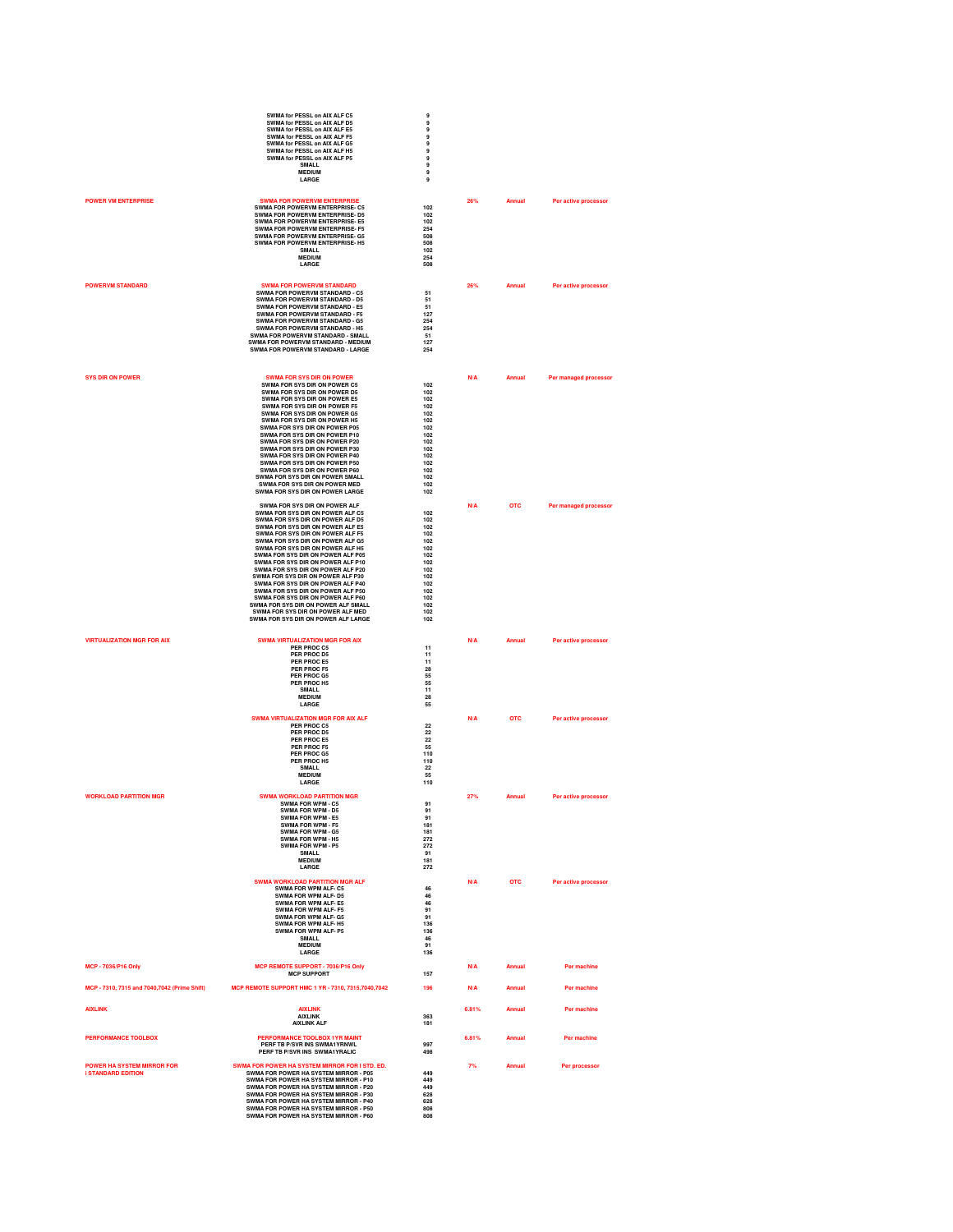|                                            | SWMA FOR OWER HA SYSTEM MIRROR FOR I STD ED. ALF<br>SWMA FOR POWER HA SYSTEM MIRROR ALF - P05<br>SWMA FOR POWER HA SYSTEM MIRROR ALF - P10<br>SWMA FOR POWER HA SYSTEM MIRROR ALF - P20<br>SWMA FOR POWER HA SYSTEM MIRROR ALF - P30<br>SWMA FOR POWER HA SYSTEM MIRROR ALF - P40<br>SWMA FOR POWER HA SYSTEM MIRROR ALF - P50<br>SWMA FOR POWER HA SYSTEM MIRROR ALF - P60                              | 911<br>911<br>911<br>1,276<br>1,276<br>1,640<br>1,640         | N/A | <b>OTC</b> | Per processor           |  |
|--------------------------------------------|----------------------------------------------------------------------------------------------------------------------------------------------------------------------------------------------------------------------------------------------------------------------------------------------------------------------------------------------------------------------------------------------------------|---------------------------------------------------------------|-----|------------|-------------------------|--|
| <b>XIV SOFTWARE</b>                        | <b>SWMA FOR XIV</b><br>SWMA FOR XIV ITB<br>SWMA FOR XIV 2TB<br>SWMA FOR XIV 2TB G3<br>SWMA FOR XIV 3TB G3<br>SWMA FOR XIV 1TB G3<br>SWMA FOR XIV 4TB G3                                                                                                                                                                                                                                                  | 1,415<br>2,830<br>3,538<br>5,307<br>2,916<br>7,075            | 35% | Annual     | Per enclosure           |  |
|                                            | <b>SWMA FOR XIV ALF</b><br>SWMA FOR XIV ALF 1TB<br>SWMA FOR XIV ALF 2TB<br>SWMA FOR XIV ALF 2TB G3<br>SWMA FOR XIV 3TB G3<br>SWMA FOR XIV 1TB G3<br>SWMA FOR XIV 4TB G3                                                                                                                                                                                                                                  | 2,830<br>5,660<br>7.075<br>10,613<br>5,831<br>14,151          | N/A | <b>OTC</b> | Per enclosure           |  |
| STORWIZE V7000 (VERSION 6)                 | SWMA FOR STORWIZE V7000 (Version 6)<br>SWMA FOR STORWIZE V7000                                                                                                                                                                                                                                                                                                                                           | 2,539                                                         | N/A | Annual     | Per machine type/serial |  |
|                                            | SWMA FOR STORWIZE V7000 ALF (Version 6)<br>SWMA FOR STORWIZE V7000 ALF                                                                                                                                                                                                                                                                                                                                   | 5,078                                                         | N/A | <b>OTC</b> | Per machine type/serial |  |
| STORWIZE V7000 FILE MODULE SOFTWARE \      | SWMA STORWIZE V7000 FILE MODULE SOFTWARE V1<br>SWMA STORWIZE V7000 FILE MODULE SOFTWARE V1                                                                                                                                                                                                                                                                                                               | 705                                                           | N/A | Annual     |                         |  |
|                                            | STORWIZE V7000 FILE MODULE SOFTWARE V1. ALF<br>STORWIZE V7000 FILE MODULE SOFTWARE V1. ALF                                                                                                                                                                                                                                                                                                               | 2,116                                                         | N/A | <b>OTC</b> |                         |  |
|                                            |                                                                                                                                                                                                                                                                                                                                                                                                          |                                                               |     |            |                         |  |
| <b>SYSTEM DIRECTOR STORAGE CONTROL</b>     | SWMA FOR SYSTEM DIRECTOR STORAGE CONTROL<br>SWMA FOR SYSTEM DIRECTOR STORAGE CONTROL C5<br>SWMA FOR SYSTEM DIRECTOR STORAGE CONTROL D5<br>SWMA FOR SYSTEM DIRECTOR STORAGE CONTROL E5<br>SWMA FOR SYSTEM DIRECTOR STORAGE CONTROL F5<br>SWMA FOR SYSTEM DIRECTOR STORAGE CONTROL G5<br>SWMA FOR SYSTEM DIRECTOR STORAGE CONTROL H5<br><b>SMALL</b><br><b>MEDIUM</b><br>LARGE                             | 282<br>282<br>282<br>282<br>282<br>282<br>282<br>282<br>282   | N/A | Annual     | Per machine type/serial |  |
|                                            | SWMA FOR SYSTEM DIRECTOR STORAGE CONTROL ALF<br>SWMA FOR SYSTEM DIRECTOR STORAGE CONTROL ALF C5<br>SWMA FOR SYSTEM DIRECTOR STORAGE CONTROL ALF D5<br>SWMA FOR SYSTEM DIRECTOR STORAGE CONTROL ALF E5<br>SWMA FOR SYSTEM DIRECTOR STORAGE CONTROL ALF F5<br>SWMA FOR SYSTEM DIRECTOR STORAGE CONTROL ALF G5<br>SWMA FOR SYSTEM DIRECTOR STORAGE CONTROL ALF H5<br><b>SMALL</b><br><b>MEDIUM</b><br>LARGE | 141<br>141<br>141<br>141<br>141<br>141<br>141<br>141<br>141   | N/A | <b>OTC</b> | Per machine type/serial |  |
| <b>SYSTEM DIRECTOR STANDARD EDITION</b>    | <b>SWMA FOR DIRECTOR STD EDITION</b>                                                                                                                                                                                                                                                                                                                                                                     |                                                               | N/A | Annual     | Per processor           |  |
|                                            | SWMA FOR DIRECTOR STD EDITION C5<br>SWMA FOR DIRECTOR STD EDITION D5<br>SWMA FOR DIRECTOR STD EDITION E5<br>SWMA FOR DIRECTOR STD EDITION F5<br>SWMA FOR DIRECTOR STD EDITION G5<br>SWMA FOR DIRECTOR STD EDITION H5<br><b>SMALL</b><br><b>MEDIUM</b><br>LARGE                                                                                                                                           | 21<br>21<br>${\bf 21}$<br>53<br>105<br>105<br>21<br>53<br>105 |     |            |                         |  |
|                                            | <b>SWMA FOR DIRECTOR STD EDITION</b><br>SWMA FOR DIRECTOR STD EDITION ALF C5<br>SWMA FOR DIRECTOR STD EDITION ALF D5<br>SWMA FOR DIRECTOR STD EDITION ALF E5<br>SWMA FOR DIRECTOR STD EDITION ALF F5<br>SWMA FOR DIRECTOR STD EDITION ALF G5<br>SWMA FOR DIRECTOR STD EDITION ALF H5<br><b>SMALL</b><br><b>MEDIUM</b><br>LARGE                                                                           | 42<br>42<br>42<br>106<br>210<br>210<br>42<br>106<br>210       | N/A | <b>OTC</b> |                         |  |
| <b>WEBSPHERE DATAPOWER XC10 APPLIANCE</b>  | <b>SWMA DATAPWR XC10 APPL</b><br>SWMA DATAPWR XC10 APPL                                                                                                                                                                                                                                                                                                                                                  | 10,174                                                        | N/A | Annual     |                         |  |
|                                            | SWMA DATAPWR XC10 APPL ALF<br>SWMA DATAPWR XC10 APPL ALF                                                                                                                                                                                                                                                                                                                                                 | 5,087                                                         | N/A | <b>OTC</b> |                         |  |
| <b>SPECTRUM ARCHIVE ENTERPRISE EDITION</b> | <b>SWMA SPECTRUM ARCH ENT ED</b><br>PER SEC NODE 1 YR REN<br>PER INSTALL 1 YR REN                                                                                                                                                                                                                                                                                                                        | 8,826<br>8,826                                                | N/A | Annual     |                         |  |
|                                            | SWMA SPECTRUM ARCH ENT ED ALF<br>PER SEC NODE 1 YR REN<br>PER INSTALL 1 YR REN                                                                                                                                                                                                                                                                                                                           | 26,479<br>26,479                                              | N/A | <b>OTC</b> |                         |  |
| <b>POWERSC STANDARD EDITION</b>            | <b>SWMA POWERSC STD ED</b><br>SWMA POWERSC STD ED C5<br>SWMA POWERSC STD ED D5<br>SWMA POWERSC STD ED E5<br>SWMA POWERSC STD ED F5<br>SWMA POWERSC STD ED G5<br>SWMA POWERSC STD ED H5<br><b>SMALL</b><br><b>MEDIUM</b><br>LARGE                                                                                                                                                                         | 23<br>23<br>23<br>57<br>113<br>113<br>23<br>57<br>113         | 7%  | Annual     |                         |  |
|                                            | SWMA POWERSC STD ED ALF<br>SWMA POWERSC STD ED C5 ALF<br>SWMA POWERSC STD ED D5 ALF<br>SWMA POWERSC STD ED E5 ALF<br>SWMA POWERSC STD ED F5 ALF<br>SWMA POWERSC STD ED G5 ALF<br>SWMA POWERSC STD ED H5 ALF<br><b>SMALL</b>                                                                                                                                                                              | 45<br>45<br>45<br>114<br>227<br>227<br>45                     | N/A | <b>OTC</b> |                         |  |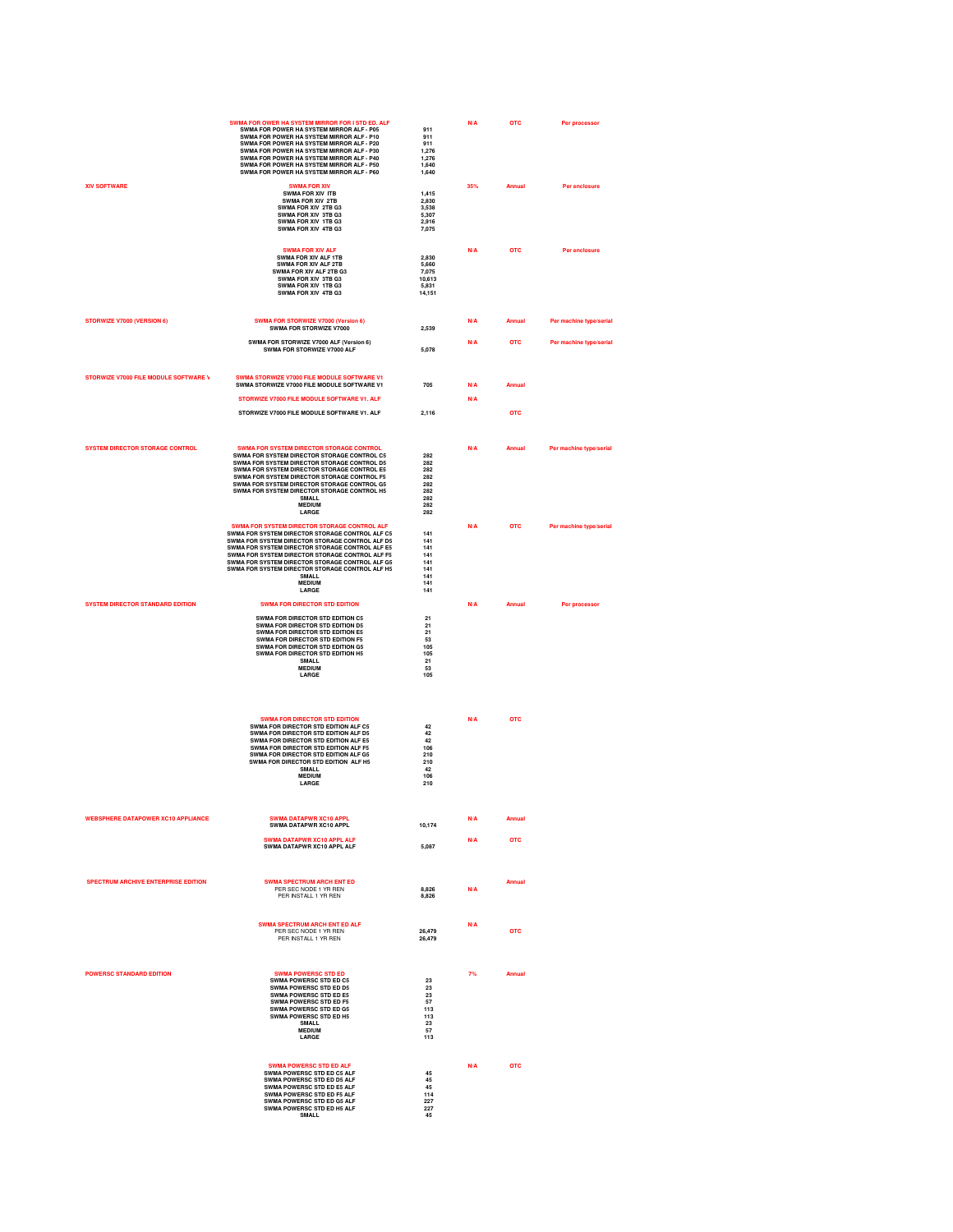|                                          | <b>MEDIUM</b><br>LARGE                                                               | 114<br>227   |     |               |               |  |
|------------------------------------------|--------------------------------------------------------------------------------------|--------------|-----|---------------|---------------|--|
|                                          |                                                                                      |              |     |               |               |  |
| <b>CLOUDMGR OPENSTACK PWR</b>            | <b>SWMA CLOUDMGR OPENSTACK PWR</b>                                                   |              | 7%  | Annual        |               |  |
|                                          | SWMA CLOUDMGR OPENSTACK PWR C5<br>SWMA CLOUDMGR OPENSTACK PWR D5                     | 15<br>15     |     |               |               |  |
|                                          | SWMA CLOUDMGR OPENSTACK PWR E5<br>SWMA CLOUDMGR OPENSTACK PWR F5                     | 15<br>36     |     |               |               |  |
|                                          | SWMA CLOUDMGR OPENSTACK PWR G5                                                       | 73           |     |               |               |  |
|                                          | SWMA CLOUDMGR OPENSTACK PWR H5<br><b>SMALL</b>                                       | 73<br>15     |     |               |               |  |
|                                          | <b>MEDIUM</b><br>LARGE                                                               | 36<br>73     |     |               |               |  |
|                                          | <b>SWMA CLOUDMGR OPENSTACK PWR</b>                                                   | 29           | N/A | <b>OTC</b>    |               |  |
|                                          | SWMA STARTER KIT CLOUD C5 ALF                                                        | 29           |     |               |               |  |
|                                          | SWMA STARTER KIT CLOUD D5 ALF<br>SWMA STARTER KIT CLOUD E5 ALF                       | 29<br>73     |     |               |               |  |
|                                          | SWMA STARTER KIT CLOUD F5 ALF<br>SWMA STARTER KIT CLOUD G5 ALF                       | 145<br>145   |     |               |               |  |
|                                          | SWMA STARTER KIT CLOUD H5 ALF<br><b>SMALL</b>                                        | 145<br>29    |     |               |               |  |
|                                          | <b>MEDIUM</b>                                                                        | 73           |     |               |               |  |
|                                          | LARGE                                                                                | 145          |     |               |               |  |
| <b>SWMA STORWIZE V5000</b>               | <b>SWMA STORWIZE V5000</b>                                                           |              | N/A | <b>Annual</b> |               |  |
|                                          | <b>CHARGEABLE V5000 BASE</b><br><b>CHARGEABLE FLASH COPY</b>                         | 1,128<br>212 |     |               |               |  |
|                                          | <b>CHARGEABLE EASY TIER</b><br><b>CHARGEABLE REMOTE MIRRORING</b>                    | 212<br>212   |     |               |               |  |
|                                          | <b>CHARGEABLE VIRT EXT STORAGE</b>                                                   | 1,128        |     |               |               |  |
|                                          | SWMA STORWIZE V5000 ALF                                                              |              | N/A | <b>OTC</b>    |               |  |
|                                          | CHARGEABLE V5000 BASE<br><b>CHARGEABLE FLASH COPY</b>                                | 2,257<br>423 |     |               |               |  |
|                                          | <b>CHARGEABLE EASY TIER</b><br><b>CHARGEABLE REMOTE MIRRORING</b>                    | 423<br>423   |     |               |               |  |
|                                          | <b>CHARGEABLE VIRT EXT STORAGE</b>                                                   | 2.257        |     |               |               |  |
|                                          |                                                                                      |              |     |               |               |  |
| <b>SWMA PowerVP Standard Edition</b>     | <b>SWMA FOR POWERVP STANDARD EDITION</b>                                             |              | 7%  | <b>Annual</b> | Per processor |  |
|                                          | <b>SMALL</b><br><b>MEDIUM</b>                                                        | 9<br>11      |     |               |               |  |
|                                          | LARGE                                                                                | 15           |     |               |               |  |
|                                          | SWMA POWERVP STANDARD ED ALF<br><b>SMALL</b>                                         | $\bf 27$     | N/A | <b>OTC</b>    |               |  |
|                                          | <b>MEDIUM</b>                                                                        | 33<br>44     |     |               |               |  |
|                                          | LARGE                                                                                |              |     |               |               |  |
| <b>SWMA FOR POWERKVM</b>                 | <b>SWMA FOR POWERKVM</b>                                                             |              | 50% | <b>OTC</b>    |               |  |
|                                          | <b>SMALL</b><br><b>MEDIUM</b>                                                        | 835<br>835   |     |               |               |  |
|                                          | LARGE                                                                                | 835          |     |               |               |  |
| <b>SWMA FOR FLASHSYSTEM V9000</b>        | <b>SWMA FOR FLASHSYSTEM V9000</b>                                                    |              | N/A |               |               |  |
|                                          | SWMA FOR FLASHSYSTEM V9000                                                           | 4,385        |     | <b>Annual</b> |               |  |
|                                          |                                                                                      |              |     |               |               |  |
|                                          | SWMA FOR FLASHSYSTEM V9000 ALF                                                       |              | N/A |               |               |  |
|                                          | SWMA FOR FLASHSYSTEM V9000 ALF                                                       | 13,155       |     | <b>OTC</b>    |               |  |
| <b>SWMA FOR POWERVC STANDARD EDITION</b> | <b>SWMA FOR POWERVC STANDARD EDITION</b>                                             |              | 7%  | <b>Annual</b> | Per Processor |  |
|                                          | SWMA FOR POWERVC STANDARD EDITION C5<br>SWMA FOR POWERVC STANDARD EDITION D5         | 15           |     |               |               |  |
|                                          | SWMA FOR POWERVC STANDARD EDITION E5                                                 | 15<br>15     |     |               |               |  |
|                                          | SWMA FOR POWERVC STANDARD EDITION F5<br>SWMA FOR POWERVC STANDARD EDITION G5         | 22<br>29     |     |               |               |  |
|                                          | SWMA FOR POWERVC STANDARD EDITION H5<br><b>SMALL</b>                                 | 29<br>15     |     |               |               |  |
|                                          | <b>MEDIUM</b>                                                                        | 22           |     |               |               |  |
|                                          | LARGE                                                                                | 29           |     |               |               |  |
|                                          | SWMA FOR POWERVC STANDARD EDITION ALF                                                |              | N/A | <b>OTC</b>    |               |  |
|                                          | SWMA FOR POWERVC STANDARD EDITION ALF C5<br>SWMA FOR POWERVC STANDARD EDITION ALF D5 | 29<br>29     |     |               |               |  |
|                                          | SWMA FOR POWERVC STANDARD EDITION ALF C5<br>SWMA FOR POWERVC STANDARD EDITION ALF F5 | 29           |     |               |               |  |
|                                          | SWMA FOR POWERVC STANDARD EDITION ALF G5                                             | 44<br>58     |     |               |               |  |
|                                          | SWMA FOR POWERVC STANDARD EDITION ALF H5<br><b>SMALL</b>                             | 58<br>29     |     |               |               |  |
|                                          | <b>MEDIUM</b><br>LARGE                                                               | 44<br>58     |     |               |               |  |
|                                          |                                                                                      |              |     |               |               |  |
| <b>SWMA FOR POWERVM POWERLINUX</b>       | <b>SWMA FOR POWERVM POWERLINUX</b>                                                   |              | 7%  | Annual        |               |  |
|                                          | <b>SMALL</b><br><b>MEDIUM</b>                                                        | 55<br>55     |     |               |               |  |
|                                          | LARGE                                                                                | 55           |     |               |               |  |
|                                          | <b>SWMA FOR POWERVM POWERLINUX ALF</b><br><b>SMALL</b>                               | 110          | N/A | <b>OTC</b>    |               |  |
|                                          | <b>MEDIUM</b><br>LARGE                                                               | 110<br>110   |     |               |               |  |
|                                          |                                                                                      |              |     |               |               |  |
| <b>SWMA FOR STORWIZE 5000 EXTERNAL</b>   |                                                                                      |              |     |               |               |  |
| <b>DATA VIRTUALIZATION</b>               | SWMA FOR STORWIZE 5000 EXTERNAL DATA VIRTUALIZATION<br>EXTVIRTEASYTIER 1YR RNL       | 251          | N/A | Annual        |               |  |
|                                          | EXTVIRT FC 1YR RNL<br>EXTVIRT FULLFEAT 1YR RNL                                       | 251<br>689   |     |               |               |  |
|                                          | EXTVIRT RM 1YR RNL<br>EXTVIRT SW 1YR RNL                                             | 251          |     |               |               |  |
|                                          |                                                                                      | 1,154        |     |               |               |  |
|                                          | SWMA FOR STORWIZE 5000 EXTERNAL DATA VIRTUALIZATION ALF                              |              | N/A | <b>OTC</b>    |               |  |
|                                          | EXTVIRT SW 1YR AFL<br>EXTVIRTEASYTIER 1YR AFL                                        | 502<br>502   |     |               |               |  |
|                                          | EXTVIRT FC 1YR AFL<br>EXTVIRT FULLFEAT 1YR AFL                                       | 1,378<br>502 |     |               |               |  |
|                                          | EXTVIRT RM 1YR AFL                                                                   | 2,308        |     |               |               |  |
| SWMA FOR STORWIZE V5000 CONTROLLER       |                                                                                      |              |     |               |               |  |
| <b>SOFTWARE</b>                          | SWMA FOR STORWIZE V5000 CONTROLLER SOFTWARE<br>CONTR SW 1YR RNL                      | 1,539        | N/A | Annual        |               |  |
|                                          | CONTREASYTIER 1YR RNL                                                                | 251          |     |               |               |  |
|                                          | CONTR FC 1YR RNL<br>CONTR FULLFEAT 1YR RNL                                           | 251<br>689   |     |               |               |  |
|                                          | CONTR RM 1YR RNL                                                                     | 251          |     |               |               |  |
|                                          |                                                                                      |              |     |               |               |  |
|                                          | SWMA FOR STORWIZE V5000 CONTROLLER SOFTWARE ALF                                      |              | N/A | <b>OTC</b>    |               |  |
|                                          | CONTREASYTIER 1YR AFL<br>CONTR FC 1YR AFL                                            | 3,077<br>502 |     |               |               |  |
|                                          | CONTR FULLFEAT 1YR AFL                                                               | 502          |     |               |               |  |
|                                          | CONTR RM 1YR AFL<br>CONTR SW 1YR AFL                                                 | 1,380<br>502 |     |               |               |  |